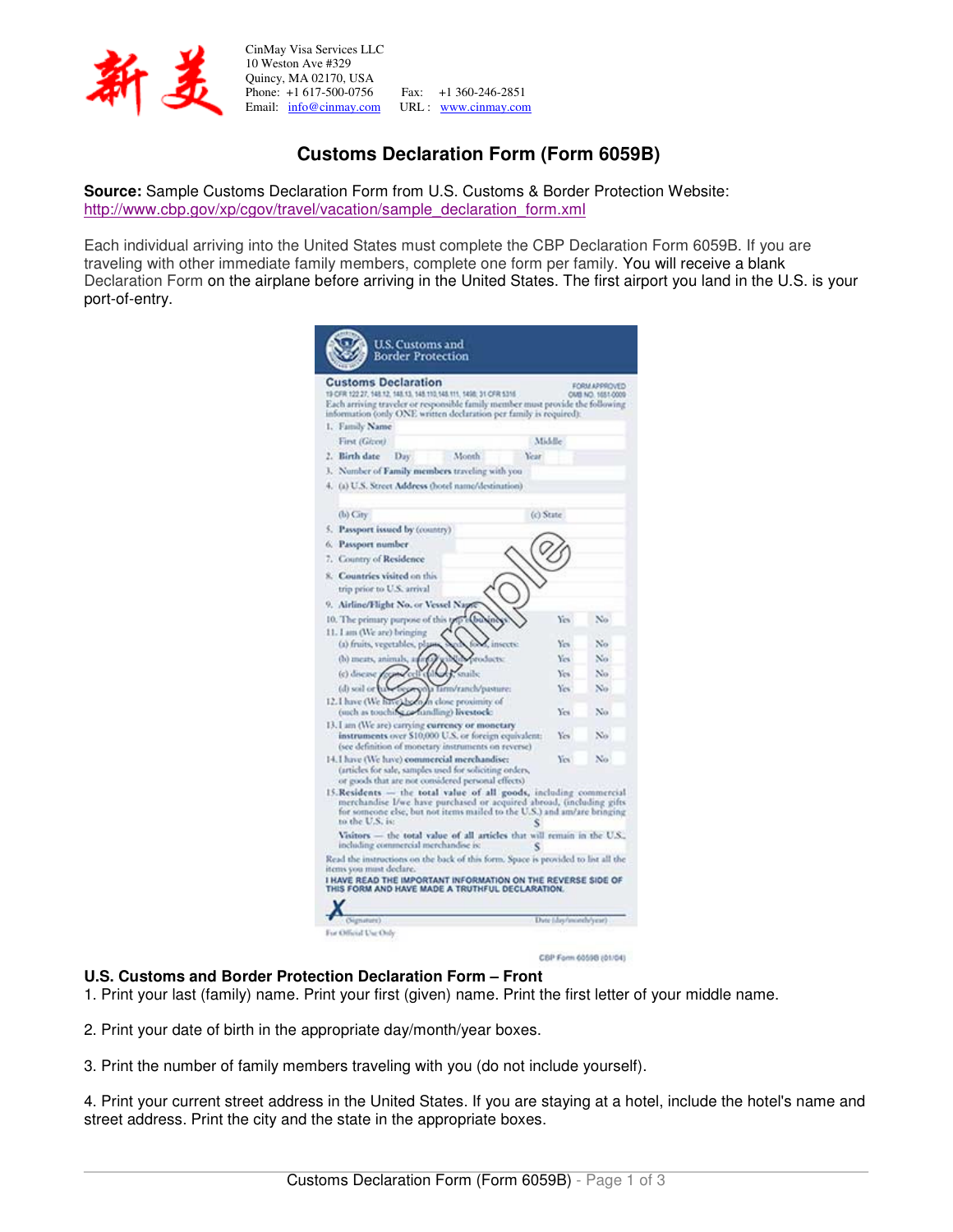

- 5. Print the name of the country that issued your passport.
- 6. Print your passport number.
- 7. Print the name of the country where you currently live.

8. Print the name of the country(ies) that you visited on your trip prior to arriving to the United States.

9. If traveling by airline, print the airline's name and flight number. If traveling by vessel (ship), print the vessel's name.

10. Mark an **X** in the Yes or No box. Are you traveling on a business (work-related) trip?

11. Mark an **X** in the Yes or No box. Are you bringing with you:

- **a. fruits, plants, food, or insects?**
- **b. meats, animals, or animal/wildlife products?**
- **c. disease agents, cell cultures, or snails?**
- **d. soil or have you visited a farm/ranch/pasture outside the United States?**

12. Mark an **X** in the Yes or No box. Have you or any family members traveling with you been in close proximity of (such as touching or handling) livestock outside the United States?

13. Mark an **X** in the Yes or No box. Are you or any family members traveling with you bringing \$10,000 or more in U.S. dollars or foreign equivalent in any form into the United States?

Read definition of monetary instruments on the reverse side of the form. **Examples:** coins, cash, personal or cashier's check, traveler's checks, money orders, stocks, bonds. If yes, your must complete the Customs Form 4790.

14. Mark an **X** in the Yes or No box. Are you or any family members traveling with you bringing commercial merchandise into the United States?

**Examples:** all articles intended to be sold or left in the United States, samples used for soliciting orders, or goods that are not considered personal effects.

15. If you are a U.S. resident, print the total value of all goods (including commercial merchandise) you or any family members traveling with you have purchased or acquired abroad (including gifts for someone else, but not items mailed to the United States) and are bringing into the United States.

**Note:** U.S. residents are normally entitled to a duty-free exemption of \$800 on items accompanying them.

If you are a **visitor (non-U.S. Resident)**, print the total value of all goods (including commercial merchandise) you or any family members traveling with you are bringing into the United States and will remain in the United **States** 

**Note:** Visitors (non-U.S. Residents) are normally entitled to an exemption of \$100.

Declare all articles on this form. For gifts, please indicate the retail value. Use the reverse side of this form if additional space is needed to list the items you will declare.

The U.S. Customs officer will determine duty. Duty will be assessed at the current rate on the first \$1,000 above the exemption.

- Read the notice on the reverse side of the form.
- Sign the form and print the date.